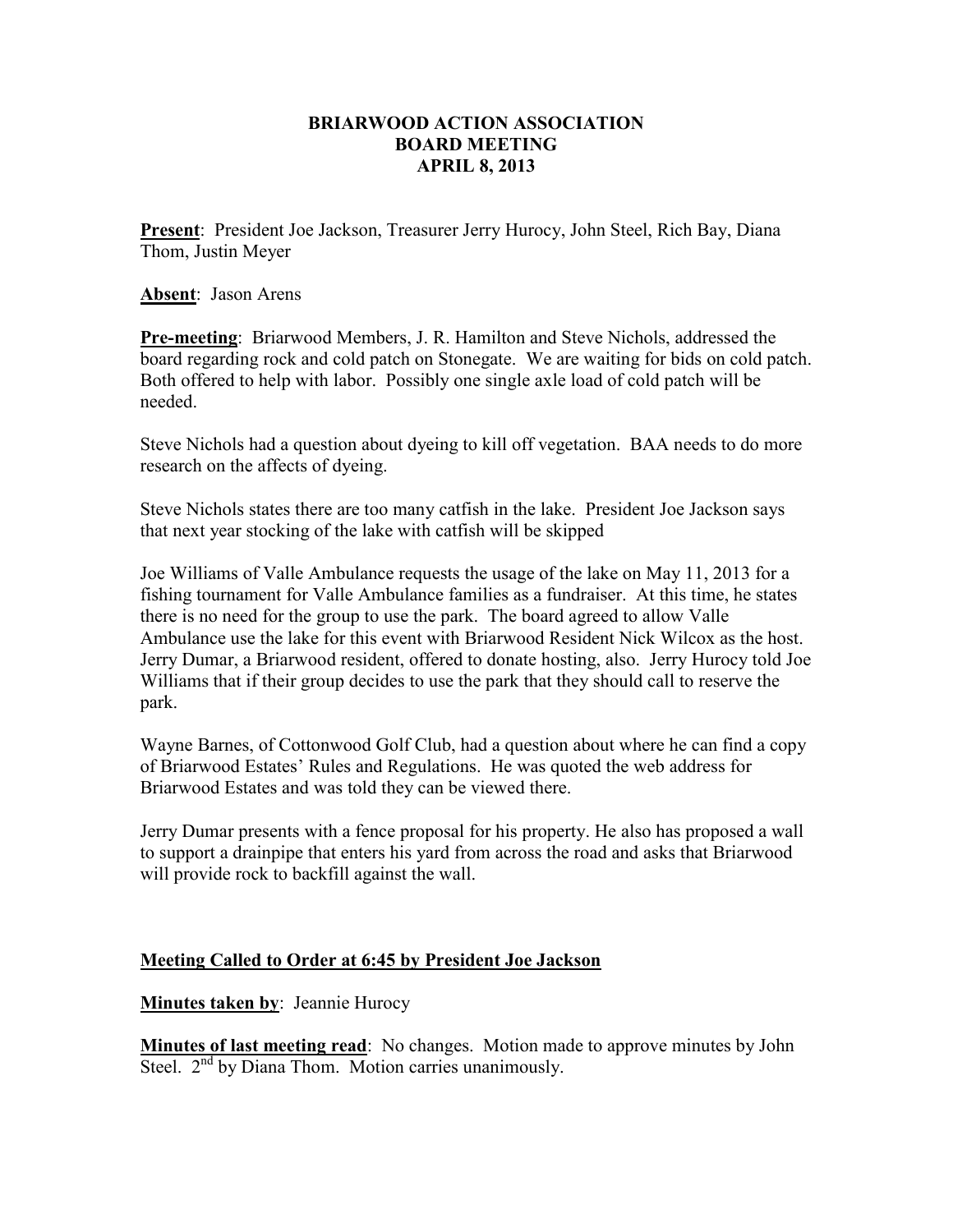**Financials**: Treasurer Jerry Hurocy distributed and presented the Financial Report. Motion to approve Financial Report as given by Rich Bay.  $2<sup>nd</sup>$  by Diana Thom. Motion carries unanimously.

**Utilities Report**: Treasurer Jerry Hurocy distributed and presented the Utilities Report. Motion to approve Utilities Report by Justin Meyers.  $2<sup>nd</sup>$  by Rich Bay. Motion carries unanimously.

**Architectural Committee**: Motion to approve Jerry Dumar's fence that he presented to the Architectural Committee by Rich Bay. 2nd by Jerry Hurocy. Motion passed unanimously. Once Mr. Dumar has the wall he proposed up, rock will be ordered.

**Dams Report**: Don Kansteiner is working on the emergency plan.

Some muskrats and beavers have been trapped. Don Johnson has been contacted about mudjacking the muskrat holes.

Justin Meyers brought up the cutting down of trees on dam. The owner of the golf course states that there are groundhogs in the dam and things have only been cut down within their property lines. Joe Jackson says when Don Johnson meets with him they will look at it.

Chad Queen will be cutting the dam again this year as he is working off of a two year bid.

**Lake and Beach Report**: Nothing to report.

**Security Report:** Bid for security from Global Security went up 15 cents an hour. Motion to accept the new bid from Global Security by Diana Thom.  $2<sup>nd</sup>$  by Jerry Hurocy. Motion carries unanimously. Security is scheduled for 88 hours a month. April and September have 44 hours a month scheduled. Security starts April 19, 2013.

Jerry Dumar brings up the idea of a neighborhood watch. He will set up for Lt. Lassing from Jefferson County Sheriff Department to speak with the board for next month.

The gate that blocks Plat 9 was broken and has been temporarily fixed by community members. President Joe Jackson will contact Tom Howe Welding to provide a permanent repair.

**Rules and Regulations**: Nothing new.

**Website**: Nothing new.

**Roads**: Chad Queen continues to distribute rock to the roads. Joe Jackson will notify Mr. Queen to not put rock anywhere on Stonegate due to the decision to cold patch areas.